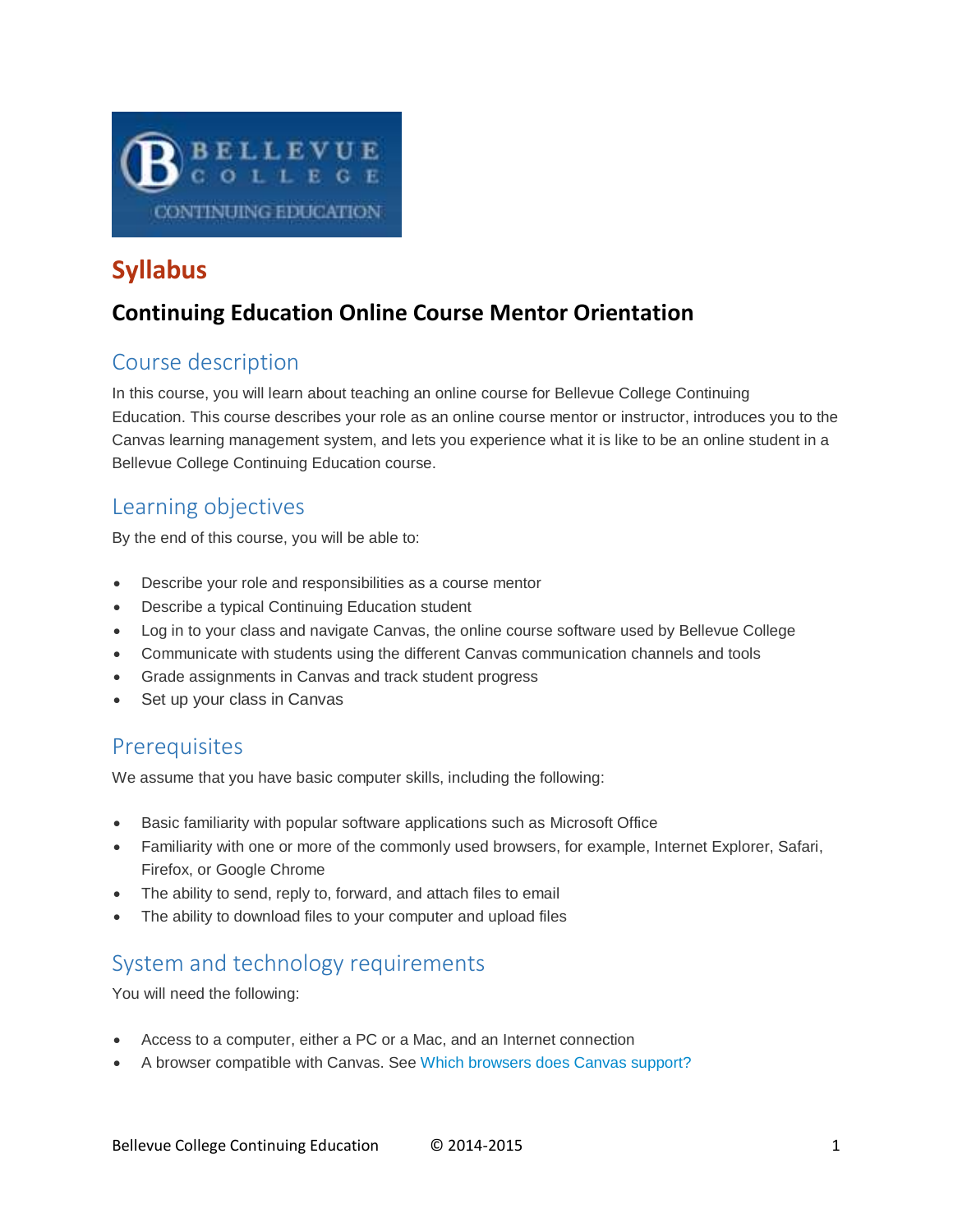## Course points and requirements

This course is worth **25** points. Completing this course is optional, but we highly recommend that you finish it to ensure that you are an effective course mentor and can use Canvas efficiently.

### Course schedule

This is an open-ended independent study course. You can begin and end the course at any time.

### Course structure

- There are **seven** instructional modules
- Each module includes one or more of the following learner activities:
	- o Reading
	- o Viewing videos
	- o Taking quizzes

### Estimated effort

You should allow **two to three hours** to read the course content, view the videos, and take the quizzes.

### Textbooks and resources

- **Textbook:** This course has no required textbook. The course content is presented in the Canvas modules.
- **Canvas resources:** The [Canvas Help Center](https://help.instructure.com/home) has videos, user guides, a community forum, and access to Canvas Support.

### Course overview

### **Getting Started**

Describes the first steps you need to take and how to be successful in this course.

### **Tasks**

- 1. Read the course syllabus.
- 2. Take the quiz: [Skills check 1: Course syllabus](https://canvas.instructure.com/courses/825191/quizzes/1099236)
- 3. Preview the course modules.
- 4. Start with MODULE 1.

**- - - - - - - - - -**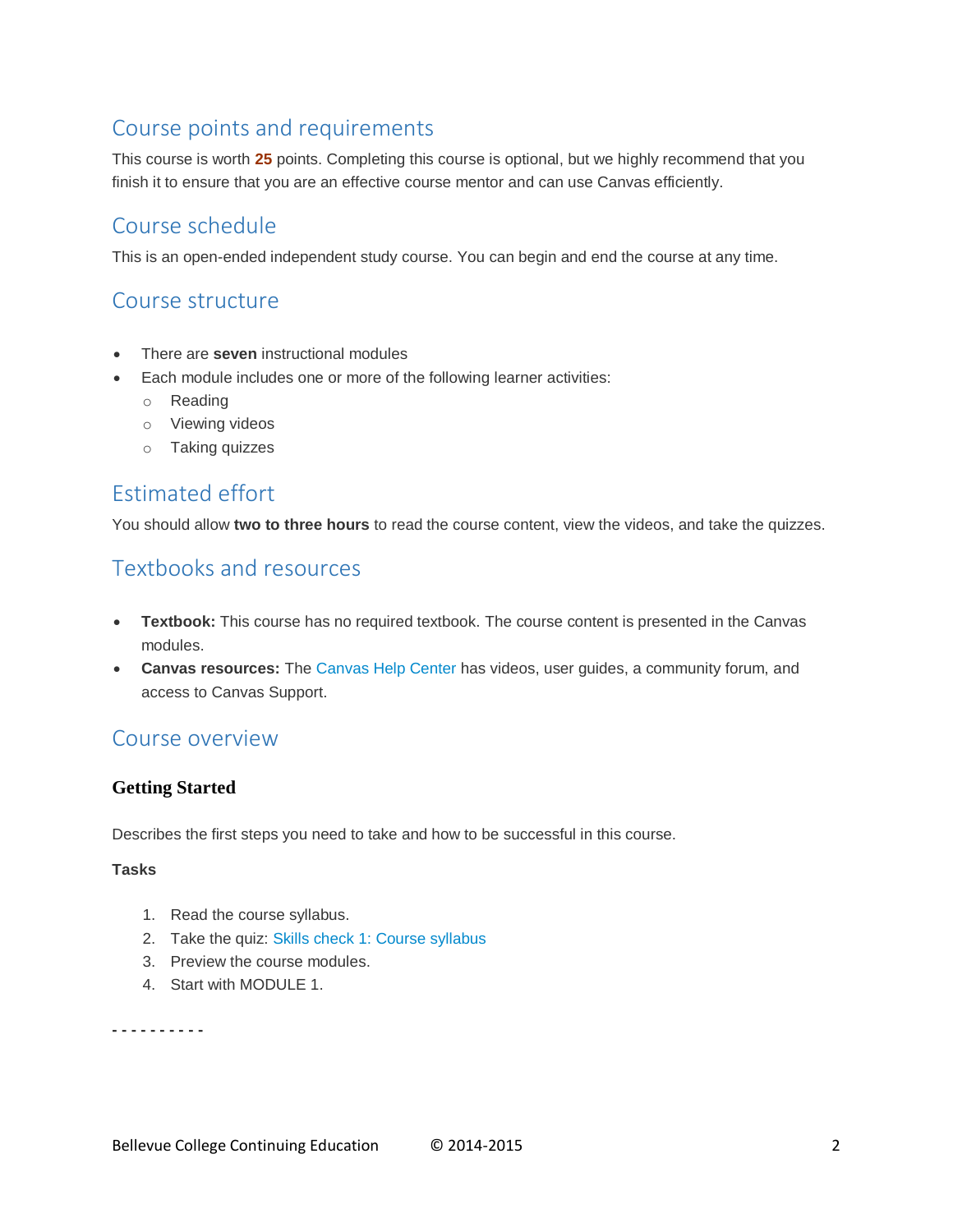#### **MODULE 1: Before You Start Teaching**

Gives an overview of the administrative process of becoming an instructor

#### **Learning objectives**

- o Describe the process for becoming a Bellevue College Continuing Education instructor
- o Create your NetID credentials for logging into your course

### **Tasks**

- 1. Read [Becoming a Continuing Education Instructor](https://canvas.instructure.com/courses/825191/pages/becoming-a-continuing-education-instructor)
- 2. Read [Your Bellevue College Account Credentials](https://canvas.instructure.com/courses/825191/pages/your-bellevue-college-account-credentials)

#### **- - - - - - - - - -**

#### **MODULE 2: About Continuing Education Courses**

Describes Continuing Education course policies and formats

#### **Learning objectives**

- o Describe the pass/fail policy for Continuing Education courses
- o Describe an asynchonous course in Continuing Eduction
- o Describe the structure and format of Continuing Education courses
- o Describe the different types of student activities available in Canvas

#### **Tasks**

- 1. Read [Pass/Fail Policy and Course Points](https://canvas.instructure.com/courses/825191/pages/pass-slash-fail-policy-and-course-points)
- 2. Take the quiz: [Skills check 2: Pass/fail policy and course points](https://canvas.instructure.com/courses/825191/quizzes/1091510)
- 3. Read [About Online and Asynchronous Learning](https://canvas.instructure.com/courses/825191/pages/about-online-and-asynchronous-learning)
- 4. Read [Course Structure and Format](https://canvas.instructure.com/courses/825191/pages/course-structure-and-format)
- 5. Review the sample course components.

#### **- - - - - - - - - -**

#### **MODULE 3: Mentoring an Online Continuing Education Class**

Describes the role and key responsibilities of being an online course mentor

#### **Learning objectives**

- o Describe the role and responsibilities of an online course mentor
- $\circ$  Describe the students that take continuing education and online courses
- o Describe what to expect from students
- $\circ$  Describe the course policy on your availability as a mentor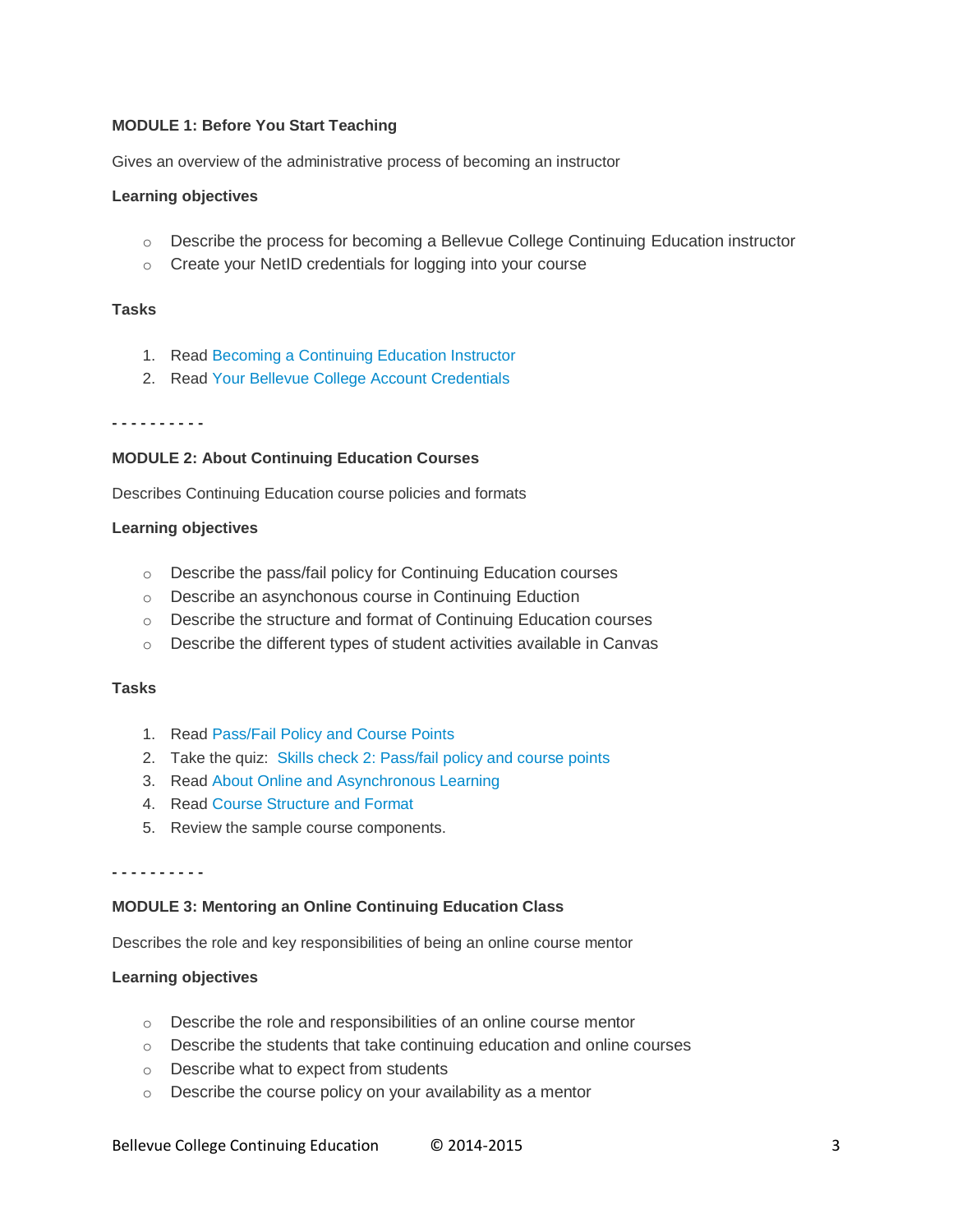#### **Tasks**

- 1. Read [Role and Responsibilities of an Online Course Mentor](https://canvas.instructure.com/courses/825191/pages/role-and-responsibilities-of-an-online-course-mentor)
- 2. Take the quiz: [Skills check 3: Role of the online course mentor](https://canvas.instructure.com/courses/825191/quizzes/1091563)
- 3. Read [About Your Students](https://canvas.instructure.com/courses/825191/pages/about-your-students)
- 4. Read [What to Expect from Your Students](https://canvas.instructure.com/courses/825191/pages/what-to-expect-from-your-students)
- 5. Take the quiz: [Skills check 4: Availability and response times](https://canvas.instructure.com/courses/825191/quizzes/1094505)

**- - - - - - - - - -**

#### **MODULE 4: Accessing and Navigating Your Course**

Shows how to log in to Canvas, access your course, and navigate in Canvas

#### **Learning objectives**

- o Log in to your Canvas class
- o Navigate to commonly used features in Canvas

#### **Tasks**

- 1. Watch the video in [Logging In to Your Class](https://canvas.instructure.com/courses/825191/pages/logging-in-to-your-class)
- 2. Watch the video in [Navigating Canvas](https://canvas.instructure.com/courses/825191/pages/navigating-canvas)

**- - - - - - - - - -**

#### **MODULE 5: Communicating with Your Students**

Describes the responsibilities of the course mentor in communicating with students and demonstrates the different communication channels in Canvas

#### **Learning objectives**

- $\circ$  Describe the responsibilities of the course mentor in communicating with students
- o Describe the different communication options open to course mentors
- o Send email and respond to students
- o Send announcements
- o Post to a discussion board
- o Set up a mentor-student conference
- o Chat with students

### **Tasks**

- 1. Read [Communicating with Your Students](https://canvas.instructure.com/courses/825191/pages/communicating-with-your-students)
- 2. Take the quiz: [Skills check 5: Communicating with students](https://canvas.instructure.com/courses/825191/quizzes/1094477)
- 3. Read [The "Welcome" Message](https://canvas.instructure.com/courses/825191/pages/the-welcome-message)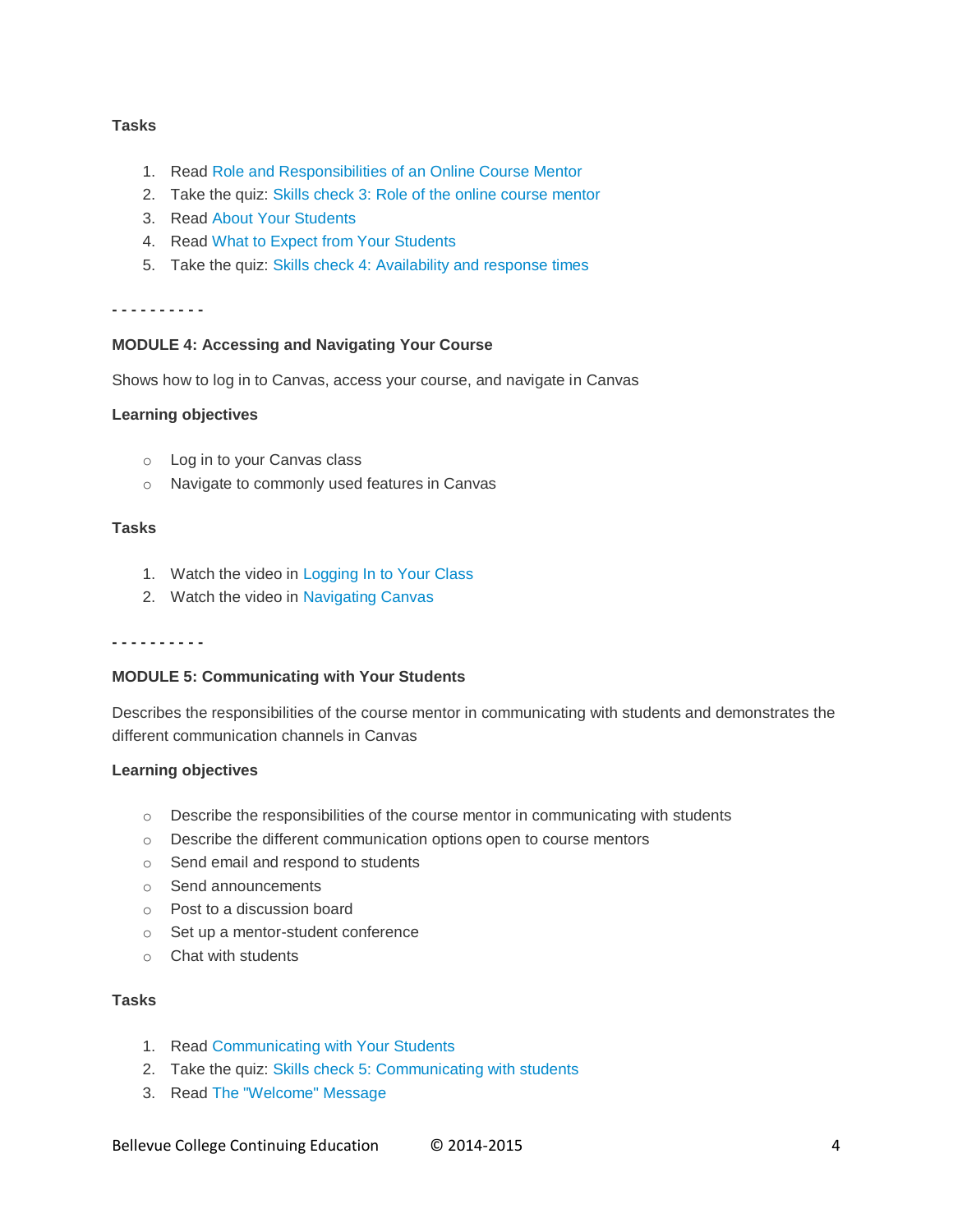- 4. Watch the Canvas videos
	- **[Email and Other Communications Overview](https://canvas.instructure.com/courses/825191/pages/email-and-other-communications-overview)**
	- **[Sending Announcements](https://canvas.instructure.com/courses/825191/pages/sending-announcements)**
	- **[Sending and Responding to Email](https://canvas.instructure.com/courses/825191/pages/sending-and-responding-to-email)**
	- [Posting to Discussions](https://canvas.instructure.com/courses/825191/pages/posting-to-discussions)
	- **[Using Chat](https://canvas.instructure.com/courses/825191/pages/using-chat)**
	- **[Conferencing with Students](https://canvas.instructure.com/courses/825191/pages/conferencing-with-students)**

#### **- - - - - - - - - -**

#### **MODULE 6: Grading Assignments**

Describes grading for pass/fail Continuing Education classes and demonstrates how to use Canvas grading features

### **Learning objectives**

- o Describe the factors affecting grading in a pass/fail course
- o Develop strategies for managing your time
- o Grade an assignment using the Canvas SpeedGrader and other grading features

#### **Tasks**

- 1. Read [Reviewing and Grading Assignments](https://canvas.instructure.com/courses/825191/pages/reviewing-and-grading-assignments)
- 2. Take the quiz: [Skills check 6: Grading assignments](https://canvas.instructure.com/courses/825191/quizzes/1096795)
- 3. View the Canvas videos

#### **- - - - - - - - - -**

### **MODULE 7: Preparing for Your Canvas Class**

Describes the steps you need to take to prepare your class before it starts

#### **Learning objectives**

- o Update your bio or profile
- o Create due dates for assignments in Canvas
- o Set your notification preferences
- o Create a welcome notice for students

#### **Tasks**

#### 1. Read [Preparing for Your Class](https://canvas.instructure.com/courses/825191/pages/preparing-for-your-class) and [Writing the "Welcome" message](https://canvas.instructure.com/courses/825191/modules/items/6574277)

- 2. View the following videos:
- [Adding a Profile or Bio and Photo](https://canvas.instructure.com/courses/825191/pages/adding-a-profile-or-bio-and-photo)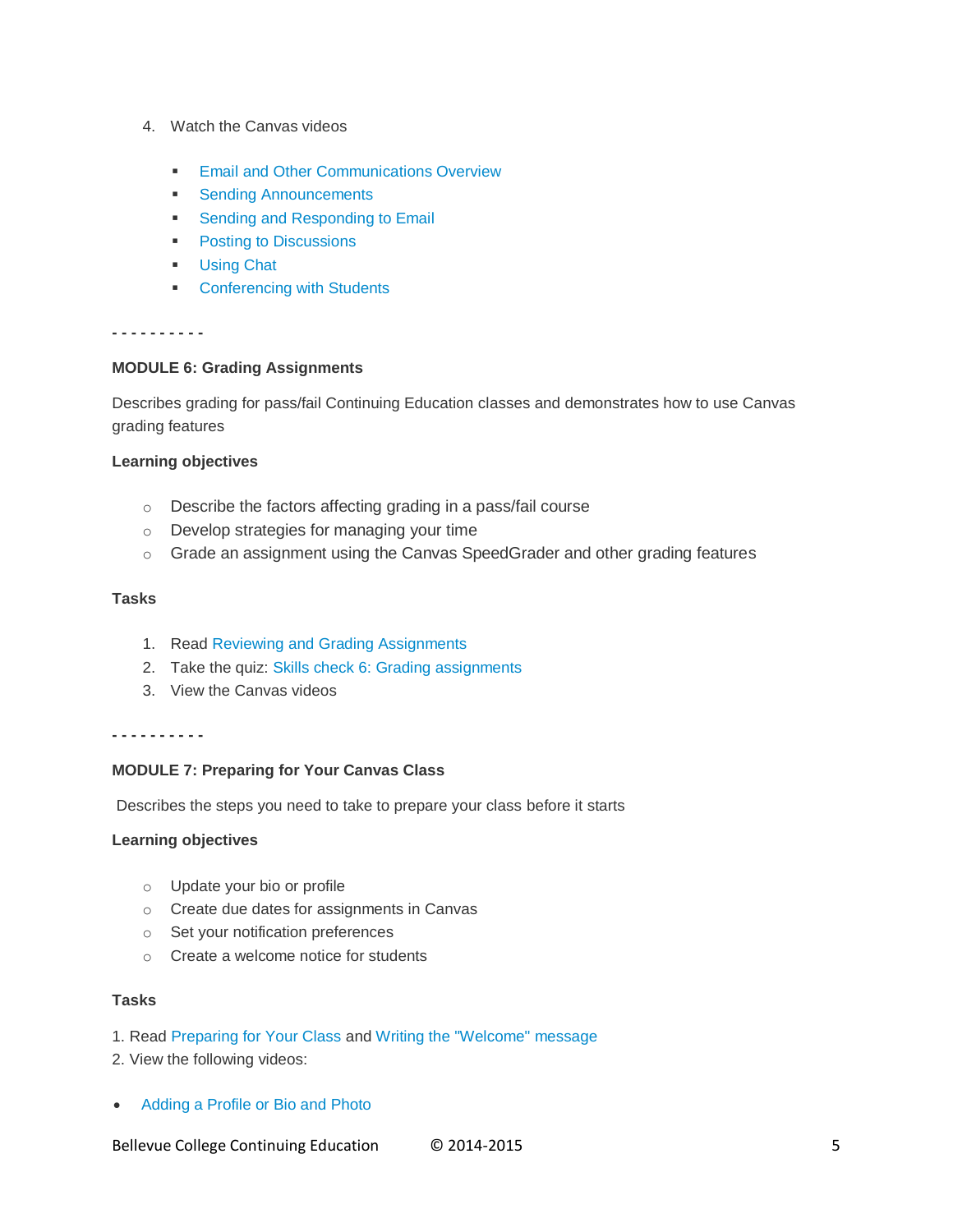- [Setting Assignment Due Dates in Canvas Calendar](https://canvas.instructure.com/courses/825191/pages/setting-assignment-due-dates-in-canvas-calendar)
- **[Setting Notification Preferences](https://canvas.instructure.com/courses/825191/pages/setting-notification-preferences)**

3. Take the quiz: [Skills check 7: Preparing for your Canvas class](https://canvas.instructure.com/courses/825191/quizzes/1104312)

**- - - - - - - - - -**

### Grading policy and late assignments

Not applicable. No grade is issued for this course. Assignments, quizzes, and discussions are assigned points for demonstration purposes only.

### Communicating with your course mentor

You can communicate with a course mentor through the Canvas email system or by directly sending an email to the mentor's college email address. The course mentor will try to respond to your email within **two business days**.

### **Mentor contact information and hours**

#### **Mark Veljkov**

mark.veljkov@bellevuecollege.edu

Office hours: 7:00 a.m. – 4:00 p.m. M-F

### **Stephanie Johnson**

stephanie.johnson@bellevuecollege.edu

Office hours: 8:00 a.m. – 12:00 p.m. M-F

## Online policies

- **Participating in an online class:** We expect students in an online class to meet the specified course requirements to get the most out of the course and their investment in it. Students should communicate with the course mentor if they have any questions or concerns about the course format or course content.
- **Netiquette:** We expect course participants to be respectful, courteous, and constructive in all communications with the course mentor and other learners, including in email exchanges, discussions, peer reviews, and collaborative projects. See the formal Bellevue College policies [1440](http://www.bellevuecollege.edu/policies/id-1440/)  [Prevention of Discrimination, Harassment and Retaliation](http://www.bellevuecollege.edu/policies/id-1440/) and [2050 Student Code,](http://www.bellevuecollege.edu/policies/id-2050/) particularly "Prohibited Student Conduct" section, number 5 "Cyber-Misconduct."